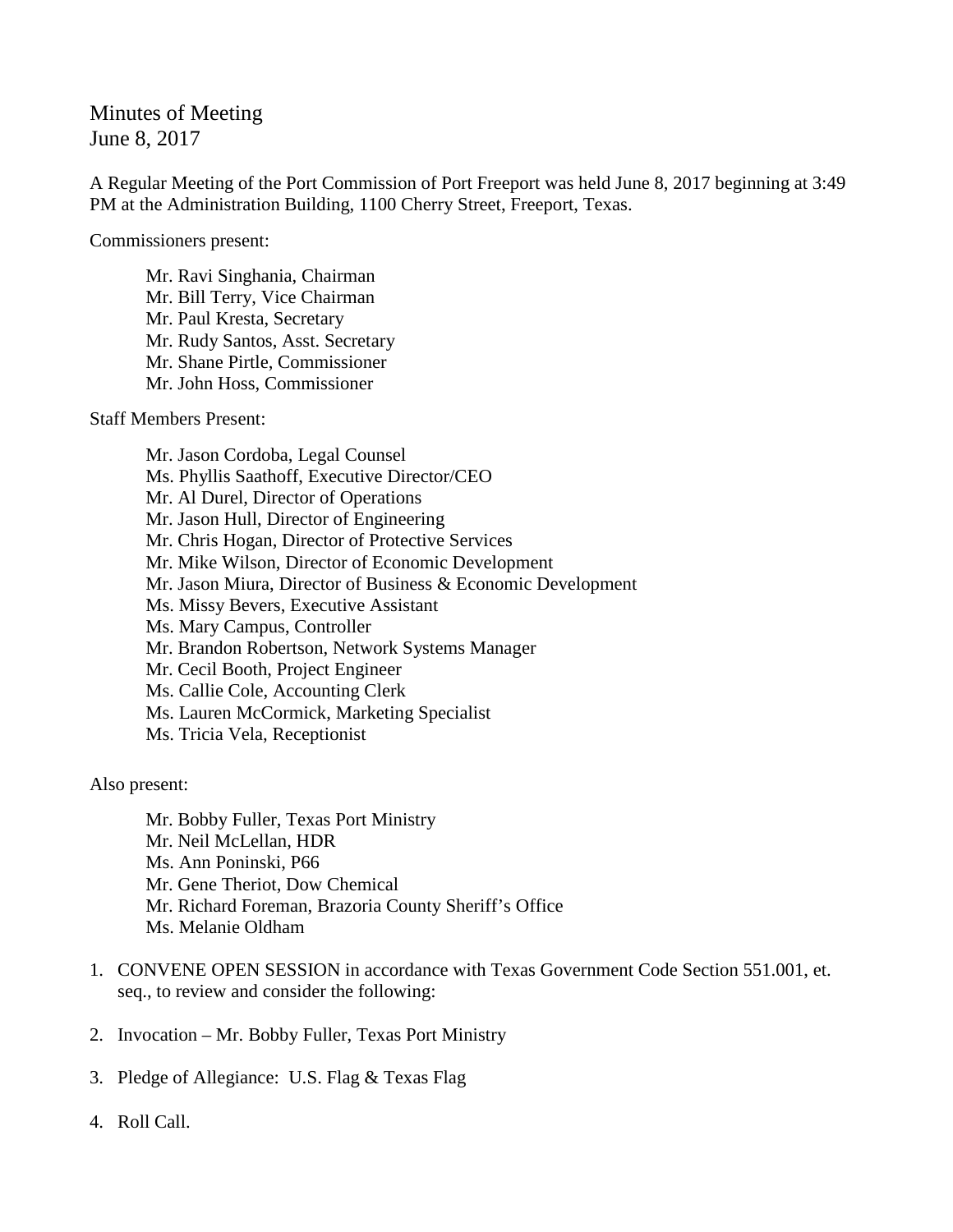Commissioner Singhania noted that all Commissioners were present.

- 5. Safety Exit Briefing and Safety Moment Chris Hogan.
- 6. Approval of Oath of Office and Surety Bonds for Newly Re-Elected Commissioner Shane Pirtle and Newly Re-Elected John Hoss.

A motion was made by Commissioner Kresta to approve the oaths and surety bonds. The motion was seconded by Commissioner Santos with all Commissioners present voting in favor of the motion.

7. Election of Officers for the Port Commission for the period of June, 2017 – May 2019.

Commissioner Santos made a motion to nominate Paul Kresta as Chairman. Commissioner Singhania asked if there were any further nominations. Hearing none, the nominations were closed. Commissioner Singhania asked for vote with all Commissioners present voting in favor of the nomination.

At this time, Commissioner Hoss presented Commissioner Singhania with a parting gift from the Board. Commissioner Kresta thanked the former Chairman and presented him with a plaque for his service and guidance during his term.

Newly elected Chairman Kresta asked for nominations for the office of Vice Chairman. Commissioner Terry made a motion to nominate Commissioner Hoss as Vice Chairman. Commissioner Kresta asked if there were any further nominations. Hearing none, the nominations were closed. Commissioner Kresta asked for a vote with all Commissioners present voting in favor of the nomination.

Commissioner Kresta asked for nominations for the office of Secretary. Commissioner Hoss made a motion to nominate Commissioner Pirtle as Secretary. Commissioner Kresta asked for further nominations. Hearing none, the nominations were closed. Commissioner Kresta asked for a vote with all Commissioners present voting in favor of the nomination.

Commissioner Kresta asked for nominations for the office of Assistant Secretary. Commissioner Singhania made a motion to nominate Commissioner Santos to continue his term as Assistant Secretary. Legal Counsel Jason Cordoba stated an officer cannot succeed himself in a position. With that, Commissioner Singhania withdrew his previous nomination and nominated Commissioner Terry as Assistant Secretary. Commissioner Kresta asked for further nominations. Hearing none, the nominations were closed. Commissioner Kresta asked for a vote with all Commissioners present voting in favor of the nomination.

8. Approval of minutes from the following meetings held:

May 10, 2017 May 16, 2017 May 25, 2017

Commissioner Kresta stated the minutes for May 25 are not ready and will be tabled for the next meeting. A motion was made by Commissioner Terry to approve the May 10 and May 16 minutes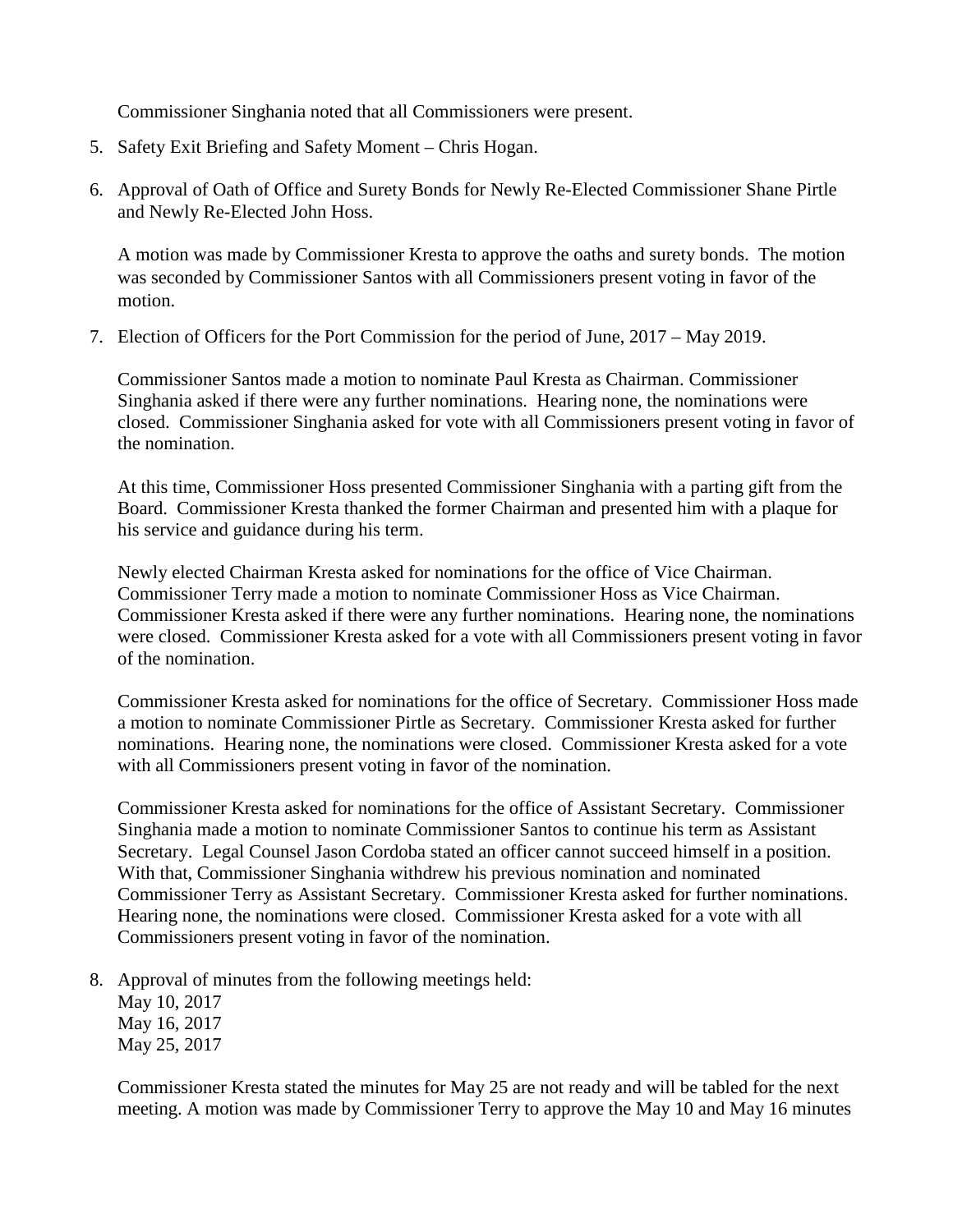as presented. The motion was seconded by Commissioner Santos with all Commissioners present voting in favor of the motion.

9. Receive report from Executive Director/CEO on activities and matters related to administrative affairs. Port tenant updates, USCOE, rail issues, AAPA Committees, leases, contracts, upcoming Port and civic events and other related administrative affairs.

Ms. Saathoff gave a quick recap of the legislative session that recently ended. The legislative consultants will be attending the June 22 meeting to present their quarterly report to the Board. HB 4156 (Heavy Weight Corridor) was signed by the Governor and will be going into law. HB 2557 (Rail District) is still awaiting signature by Governor Abbott. SB 28 (Establishment of Revolving Loan) has been signed by the Governor. SB 1395 (TX Ports Association Ominous) was passed and will take effect immediately. SB 2265 (Gulf Coast Waste Disposal Authority) was left in committee in the House and was not passed. The Governor has called a special session to begin later in July to discuss certain items. Ms. Saathoff has reviewed the list and doesn't find anything specific to port matters but will continue to monitor as it does address tax reform. A Change of Command Ceremony at the Southwest Division of USACE will take place June 29 in Dallas.

Ms. Saathoff asked Mr. Hull to discuss matters associated with the Corps related to shoreline repairs along the GIWW, Sabine to Galveston Coastal Protection Study, GRR project and 5th Street Entrance Project. Mr. Hull shared photos of the erosion protection on the GIWW which has been completed as well as graphics from the Sabine to Galveston study. Mr. Hull also updated the Board the TxDOT permit for the 5<sup>th</sup> Street and 1495 intersection will be ready soon. The Port will then advertise the project and subsequently bring a construction contract to the Board for approval. The responses/comments for the GRR have been submitted back to the Corps. The Port also submitted a white paper showing the anticipated container volume as supplemental information for the economics review.

Mr. Durel reported a vessel working at Dock 5 now is discharging the first set of billets which was about 400 tons. Tenaris's schedule shows each month with increase.

Ms. Saathoff also reported that Mammoet has started work to stabilize the additional acres inside their leased area near Berth 7. The Nexus Group will meet June 14 and the next Brazoria Fort Bend Rail District meeting is scheduled for June 16 in Angleton at the Annex Building. Mr. Miura added the meeting may be cancelled due to lack of quorum. The TxDOT Stakeholder Workshop for Freight Prioritization is also June 16 in Houston. Bill Banta with CenterPoint is retiring and a reception hosted by the Economic Alliance will be held June 21 at the Airport. The next Port Commission meeting will be held June 22 and the Citizens Advisory Panel (CAP) will meet at 6 p.m. that evening at Vernor Material.

10. Receive report from Commissioners on matters related to meetings and conferences attended, Port presentations and other related Port Commission matters.

Commissioner Santos reported attending the Angleton Leadership Luncheon where Port Freeport was a nominee for the Distinguished Leader in the Community. Commissioner Santos thanked the Port staff, volunteers and sponsors associated with the Take-A-Child Fishing Tournament for a great job done at the tournament. He also reported attending the swearing in ceremony and reception held June 7 for the Commissioners Hoss and Pirtle.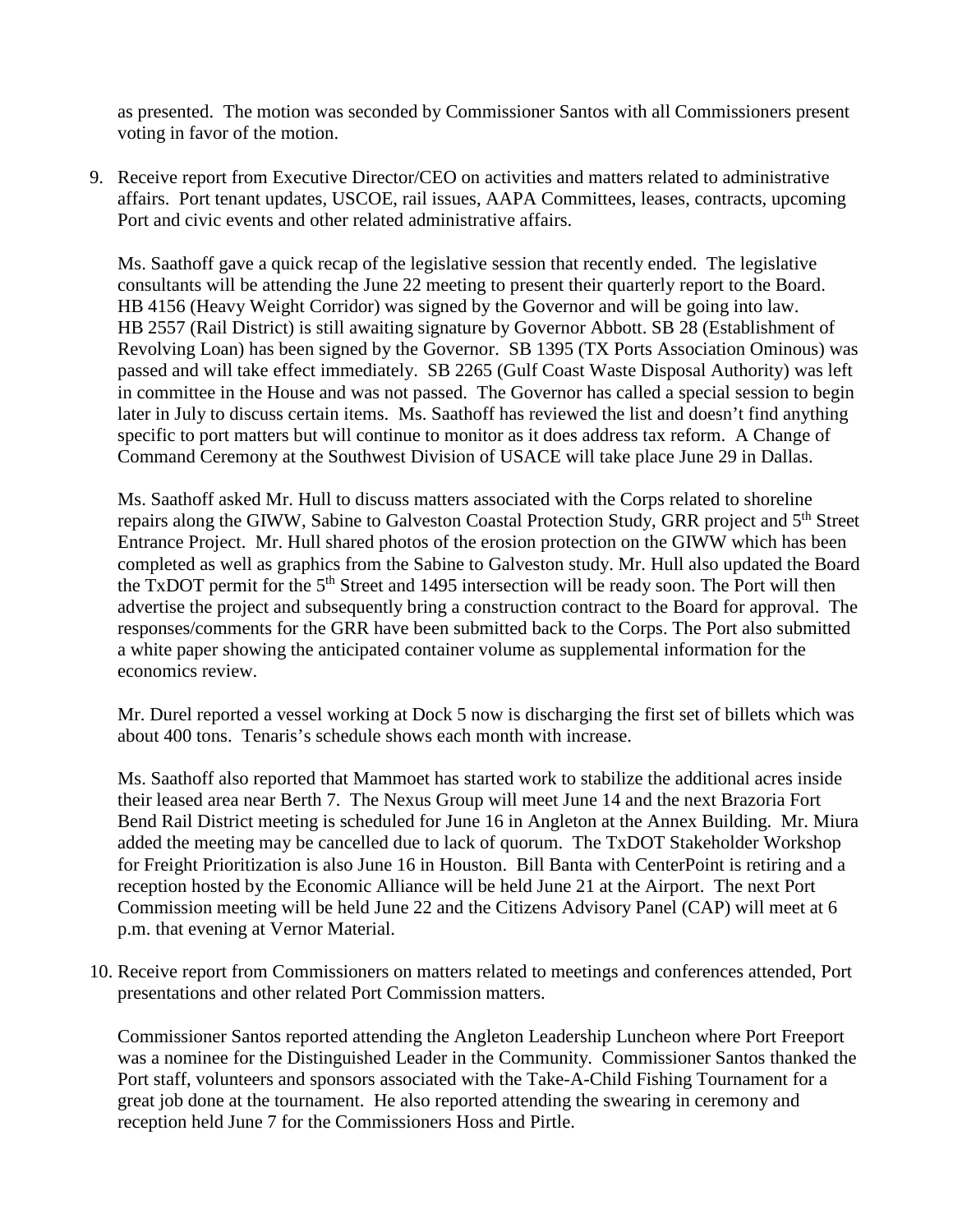Commissioner Hoss also reported attending the Angleton Leadership Luncheon. He briefly reported on the recent meeting of the Safety & Security Committee to review safety incidents inside the Port dating back to 2014 along with mitigation actions taking by Port staff to reduce the risk of reoccurrence. Additionally, the Brazoria County Sheriff's Office requested the Port develop an access kit for law enforcement first responders. Potential projects were also discussed in relation to 2017 Port Security Grants.

Commissioner Singhania echoed Commissioner Santos' comments regarding the Take-A-Child Fishing Tournament. He reported attending the Angleton Leadership Luncheon as well as the Commissioners Seminar in Indianapolis back in May.

Commissioner Pirtle reported attending the Tenaris Open House as well as the mill tour of the facility held May 22.

Commissioner Kresta also reported attending the mill tour.

Commissioner Hoss acknowledged the unexpected passing of Rich Worthington, the Port's Washington consultant who worked with the Port on the Corps project.

11. Public Comment

There were no comments from the public.

12. Approval of Budget Reforecast for FY 2016-2017.

Staff has reviewed numbers realized thus far this fiscal year (thru March 31 and compared it to the budget adopted last August. Management is recommending changes to the budget in wharfage/dockage, equipment use fees and customer service fees. A budget reforecast change in operating revenues is recommended from \$24,738,300.00 to \$23,142,200.00 which is a 6% reduction. Operation expenses are expected to come in right at or slightly below budget however staff took the opportunity, due to recent changes in staffing, to slightly reduce employee benefits. The proposed change in operating expenses is \$17,982,700.00 to \$17,283,200.00 which is a reduction of 3.8%. This brings the operating income budget reforecast to \$5,859,000.00 and still leaves an operating margin of 25%. Other changes noted were the loss of assets for the removal of the port security dock and the change in capital contributions related to the Berth 7 dredging. Final change in net assets is proposed from \$1,787,500.00 to \$6,120,100.00.

A motion was made by Commissioner Singhania to approve the reforecast budget as presented. The motion was seconded by Commissioner Hoss with all Commissioners present voting in favor of the motion.

13. Approval of a Professional Services Agreement with Hurst Technologies, Corp. for the Parcel 25 Security Cameras in an amount not to exceed \$75,810.00.

This agreement is for the design of fiber optic extension, camera placement and electrical work. This project is grant funded. Total grant amount is \$287,000.00, 75% of which is federal share and 25% share to the Port. It is Mr. Hull's recommendation the Board approve this agreement in the amount of \$75,810,00.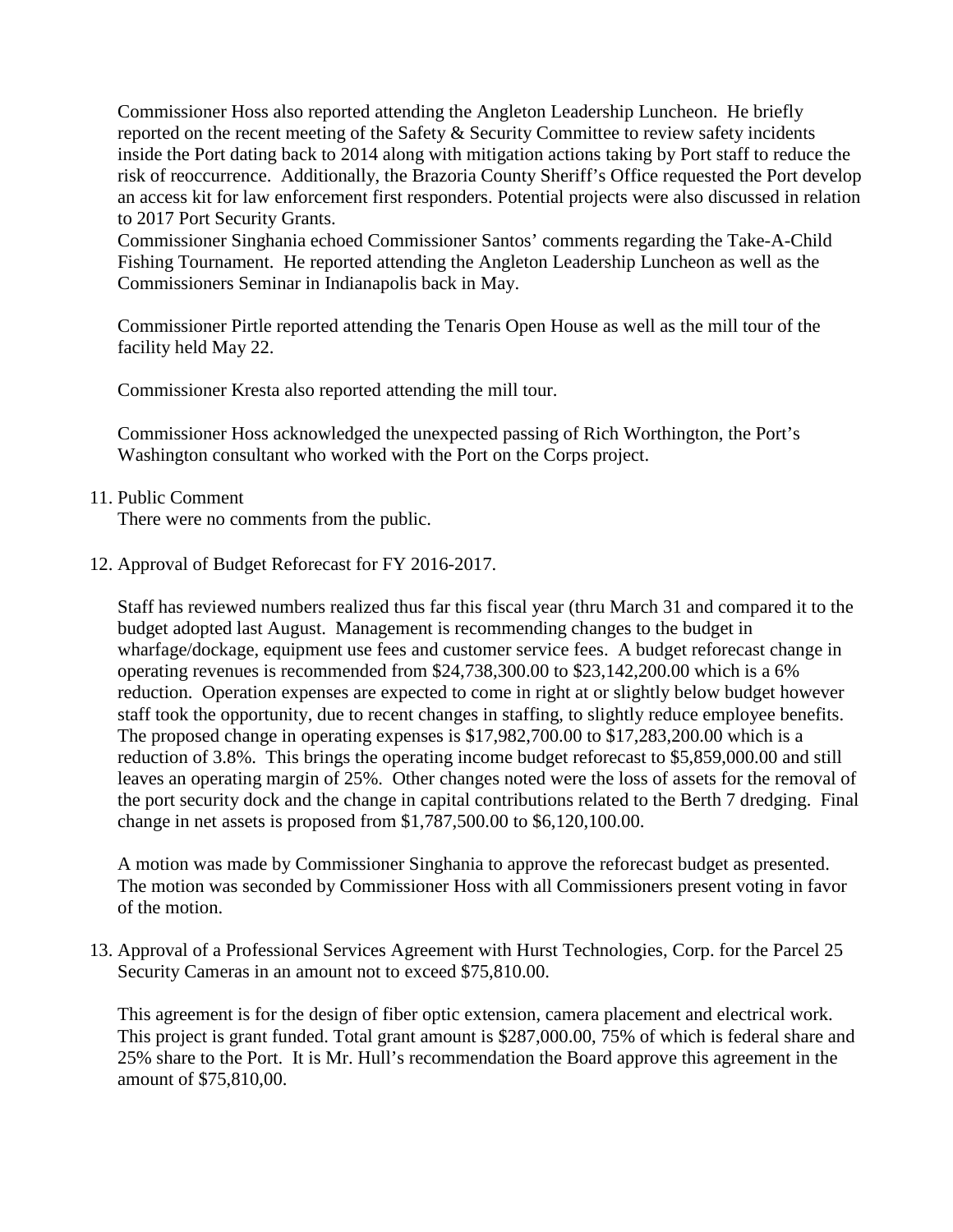At this time, Commissioner Pirtle stated he would recuse himself from any action on this item since he has an interest in Hurst Technologies.

A motion was made by Commissioner Hoss to approve Professional Services Agreement as presented by staff. The motion was seconded by Commissioner Santos with all Commissioners present voting in favor of the motion.

14. Approval of a Letter of Support regarding the RESTORE Act Grant for the Lower San Bernard River Ecosystem Restoration project. Receive update regarding Freeport Harbor Channel Improvement Project GRR.

Mr. Hull presented a letter of support lower San Bernard River Ecosystem Restoration project. This letter is similar to what the Brazoria County Commissioners Court recently approved however, the Port's letter only addresses the San Bernard River Ecosystem Restoration project. It is staff's recommendation the Board approve this letter of support for the San Bernard River.

A motion was made by Commissioner Pirtle to approve letter of support. The motion was seconded by Commissioner Singhania with all Commissioners present voting in favor of the motion.

- 15. EXECUTIVE SESSION in accordance with Subchapter D of the Open Meetings Act, Texas Government Code Section 551.001, et. seq., to review and consider the following:
	- A. Under authority of Section 551.076 for discussion regarding:
		- 1. Discussion regarding issues related to the deployment, or specific occasions for implementation of security personnel or devices or security audit and services.
	- B. Under authority of Section 551.071 (consultation with attorney) for discussion regarding:
		- 1. Consultation with attorney regarding legal matters related to the Lease Agreement between Port Freeport and Ports America Texas, Inc.
		- 2. Consultation with attorney regarding legal matters related to the Lease Agreement between Port Freeport and Riviana Foods, Inc.
	- C. Under authority of Section 551.072 (deliberation of real property) for discussion regarding:
		- 1. The potential exchange, lease, or value of real property located at Port Freeport, including but not limited to Parcels 7, 8, 10, 26, and 37.
		- 2. Discussion regarding the potential exchange, lease or value of real property located in Freeport, Texas, including but not limited to the area known as the East End of Freeport and bordered by the following streets: FM 1495; East 2<sup>nd</sup> Street; Terminal Street and East 8<sup>th</sup> Street in Freeport, Texas.
		- 3. The potential purchase, exchange, lease or value of real property located at Port Freeport, including but not limited to the real property located at and contiguous to Berths 1, 2, 5 and 7.
		- 4. The potential exchange, lease, or value of real property located at Port Freeport, including but not limited to Parcels 4, 5, 6, 9, 14, 19, 27, 31, 34, and 38.